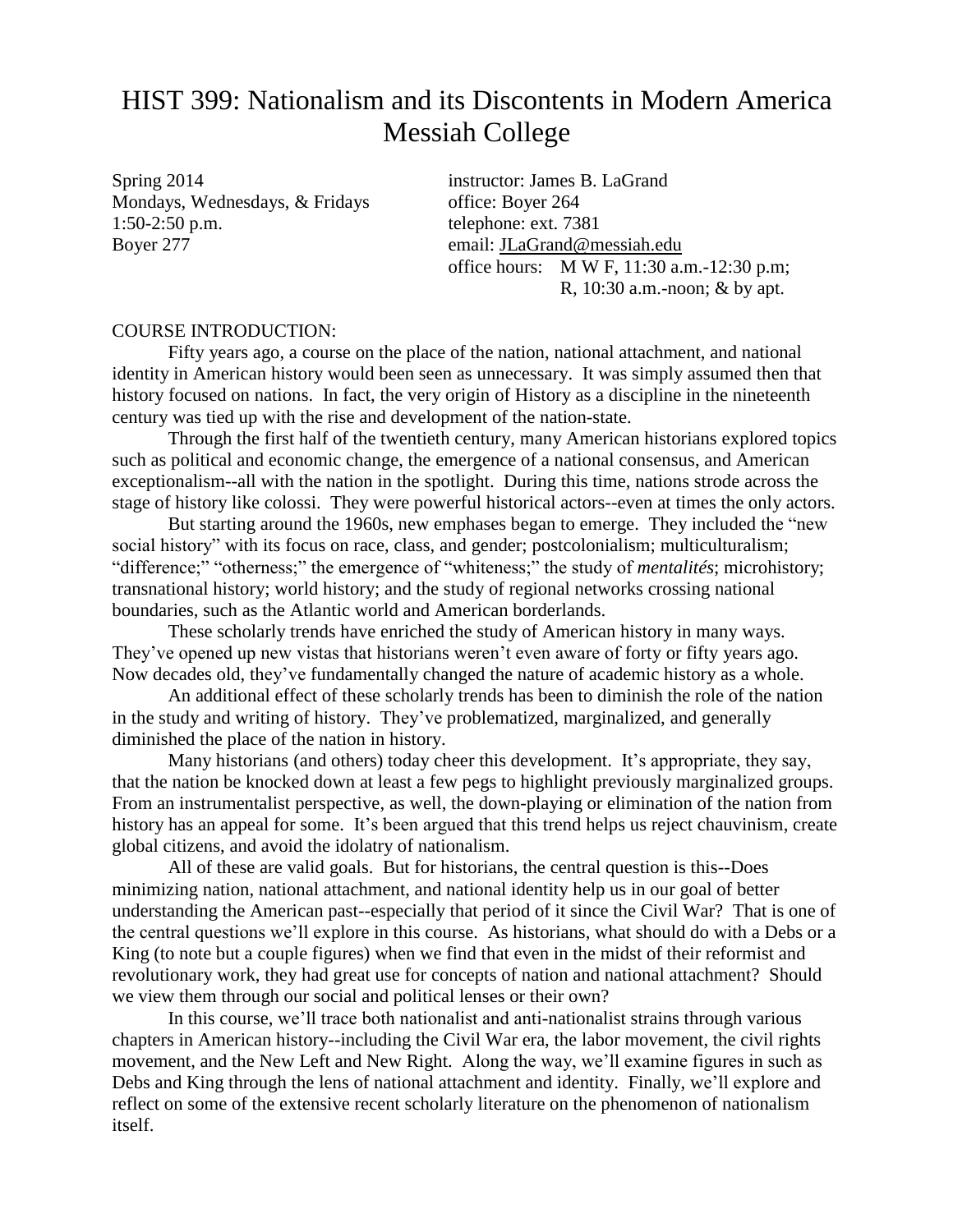## COURSE OBJECTIVES--FOR ALL HISTORY COURSES AT MESSIAH COLLEGE:

- 1. Historical Knowledge: Students have a better historical understanding of political, social, cultural, economic, and religious practices and structures.
- 2. Historical Methods: Students demonstrate an understanding of historical causation, an ability to conduct basic historical analysis of primary and secondary sources, and an ability to communicate that analysis in effective written and oral communication.
- 3. Historical Interpretation: Students use texts and other cultural resources to make sense of the past, understand ways in which the past influences the present, and consider how the present influences our study of the past.
- 4. Historical Convictions: Students become more thoughtful, curious, and empathetic due to their evaluation of the historical complexity of human identities, cultures, and societies from the perspective of Christian faith.

### REQUIRED READINGS:

Benedict Anderson, *Imagined Communities: Reflections on the Origin and Spread of Nationalism*, rev ed. New York: Verso, 2006. ISBN-13: 978-1844670864.

- Woden Teachout, *Capture the Flag: A Political History of American Patriotism.* New York: Basic Books, 2009. ISBN-13: 978-0465002092.
- Nick Salvatore, *Eugene V. Debs: Citizen and Socialist*, 2d ed. Urbana: University of Illinois Press, 2007. ISBN-13: 978-0252074523.
- Eric Sundquist, *King's Dream: The Legacy of Martin Luther King's "I Have a Dream" Speech.* New Haven: Yale University Press, 2009. ISBN-13: 978-0300158595.

Gil Troy, *The Reagan Revolution: A Very Short Introduction.* New York: Oxford University Press, 2009. ISBN-13: 978-0195317107.

Online readings listed below.

### REQUIREMENTS:

Read all assigned readings.

Participate regularly in class.

- Write five essays of 2-3 double-spaced pages each responding to the readings for a particular week.
- Write a critical book essay of 4-6 double-spaced pages on either Salvatore's *Eugene V. Debs* or Sundquist's *King's Dream.*

Write a research paper of 10-12 double-spaced pages.

Write a take-home final exam of 6-8 double-spaced pages.

### STANDARD OF EVALUATION:

The final grade for the course will be derived as follows:

| participation               | 15% |
|-----------------------------|-----|
| reading response essays (5) | 25% |
| critical book essay         | 10% |
| research paper              | 30% |
| take-home final exam        | 20% |

### PARTICIPATION:

The course will be run as a seminar, making regular discussion and participation essential.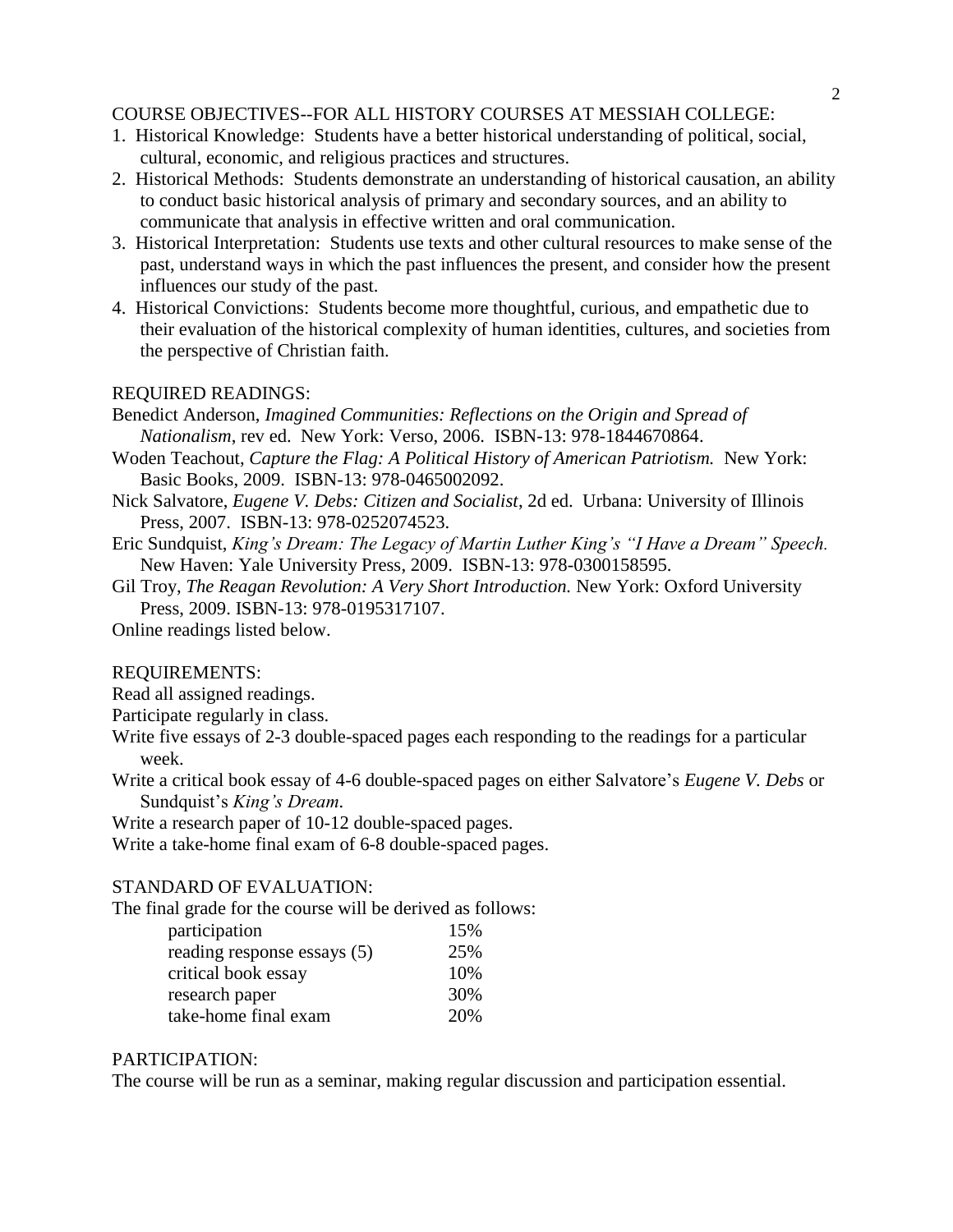### READING RESPONSE ESSAYS:

Over the course of the semester, you'll write five reading response essays of 2-3 pages each from your choice of the following ten possible topics:

- Week 1 On the place of cosmopolitanism and transnationalism in the study of U.S. history. Due Fri., Feb. 7.
- Week 2 On the place of nationalism in the study of U.S. history. Due Fri., Feb. 14.
- Week 3 On nationalism, patriotism, and Christianity. Due Fri., Feb. 21.
- Week 4 On Benedict Anderson's understanding of nationalism. Due Wed., Feb. 26.
- Week 5 On nationalism and anti-nationalism during the Civil War era. Due Fri., Mar. 7.
- Week 6 On nationalism and anti-nationalism in the industrial era. Due Fri., Mar. 14.
- Week 8 On nationalism and anti-nationalism in the civil rights movement. Due Fri., Apr. 4.
- Week 9 On nationalism and anti-nationalism in the New Left. Due Fri., Apr. 11.
- Week 10 On nationalism and anti-nationalism in the New Right. Due Wed., Apr. 16.

Week 12 - On nationalism and anti-nationalism in the contemporary era. Due Fri., May 2.

### CRITICAL BOOK ESSAY:

Select either Salvatore's *Eugene V. Debs* or Sundquist's *King's Dream* and write an essay of 4-6 double-spaced pages, exploring on the role that the nation, national attachment, and national identity played in the life and work of the book's subject.

### RESEARCH PAPER:

You will write a research paper for this course of 10-12 double-spaced pages on any theme related to American nationalism, national identity, or national belonging. You may choose one of the following two options:

a) A primary-source driven paper on any theme, aspect, episode, debate, illustration of nationalism between 1860s and the present

#### OR

b) An assessment of some of the scholarly literature on nationalism—politically, philosophically, theologically—and its effects on how nationalism should be viewed historically.

To ensure a successful final paper, the research and writing process will be divided into the following stages with accompanying deadlines.

| topic                  | due Wed., Feb. 26 |
|------------------------|-------------------|
| title and bibliography | due Wed., Mar. 12 |
| outline and thesis     | due Wed., Mar. 26 |
| final draft of paper   | due Wed., Apr. 23 |

### TAKE-HOME FINAL EXAM:

Respond to the following with an essay of 6-8 double-spaced pages. Make every effort to draw on a wide range of course materials--assigned readings, lectures, class discussions, and student presentations. The essay is due no later than 9:00 a.m. on Friday, May 9, 2014.

Despite the negative attributes and associations of nationalism, some of the people we have read over the course of the semester have suggested that nationalism is a more malleable and useful phenomenon than it might appear. In effect, they've argued- explicitly or implicitly--that nationalism and national identity has been a productive thing in the American experience. Write an essay either supporting or opposing this position, using both historical material over the span of modern American history, as well as material from political philosophy, theology, and the study of nationalism itself.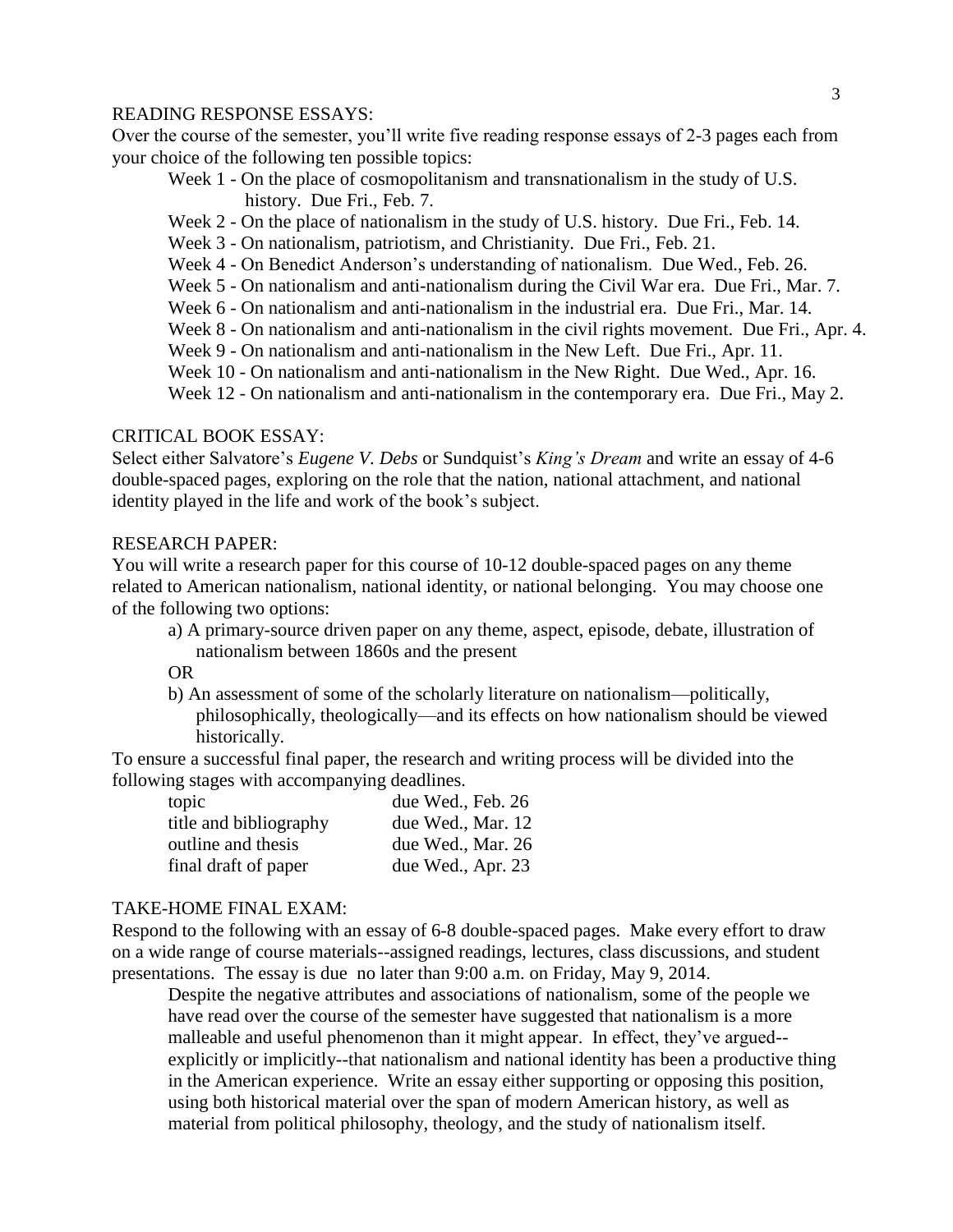### NOTE ON ACADEMIC INTEGRITY:

Academic dishonesty of any kind (including plagiarism, cheating, and fabrication) violates the community standards of Messiah College, as well as those of the larger community of scholars into which you enter through this course. As such, any cases will be punished appropriately. However, please do not hesitate to talk to the instructor if you have questions about how to use or cite outside sources or about any other matter of academic practice. Messiah College's academic integrity policy in its entirety can be found here in the student handbook here [http://www.messiah.edu/offices/student\\_affairs/student\\_handbook/resources/current\\_handbook/](http://www.messiah.edu/offices/student_affairs/student_handbook/resources/current_handbook/Academic%20Life.pdf) [Academic%20Life.pdf](http://www.messiah.edu/offices/student_affairs/student_handbook/resources/current_handbook/Academic%20Life.pdf)

## NOTE ON AMERICANS WITH DISABILITIES ACT:

Any student whose disability falls within ADA guidelines should inform the instructor at the beginning of the semester of any special accommodations or equipment needs necessary to complete the requirements for this course. Students must register documentation with the Office of Disability Services. Contact at [DisabilityServices@messiah.edu](mailto:DisabilityServices@messiah.edu) or 717-796-5382.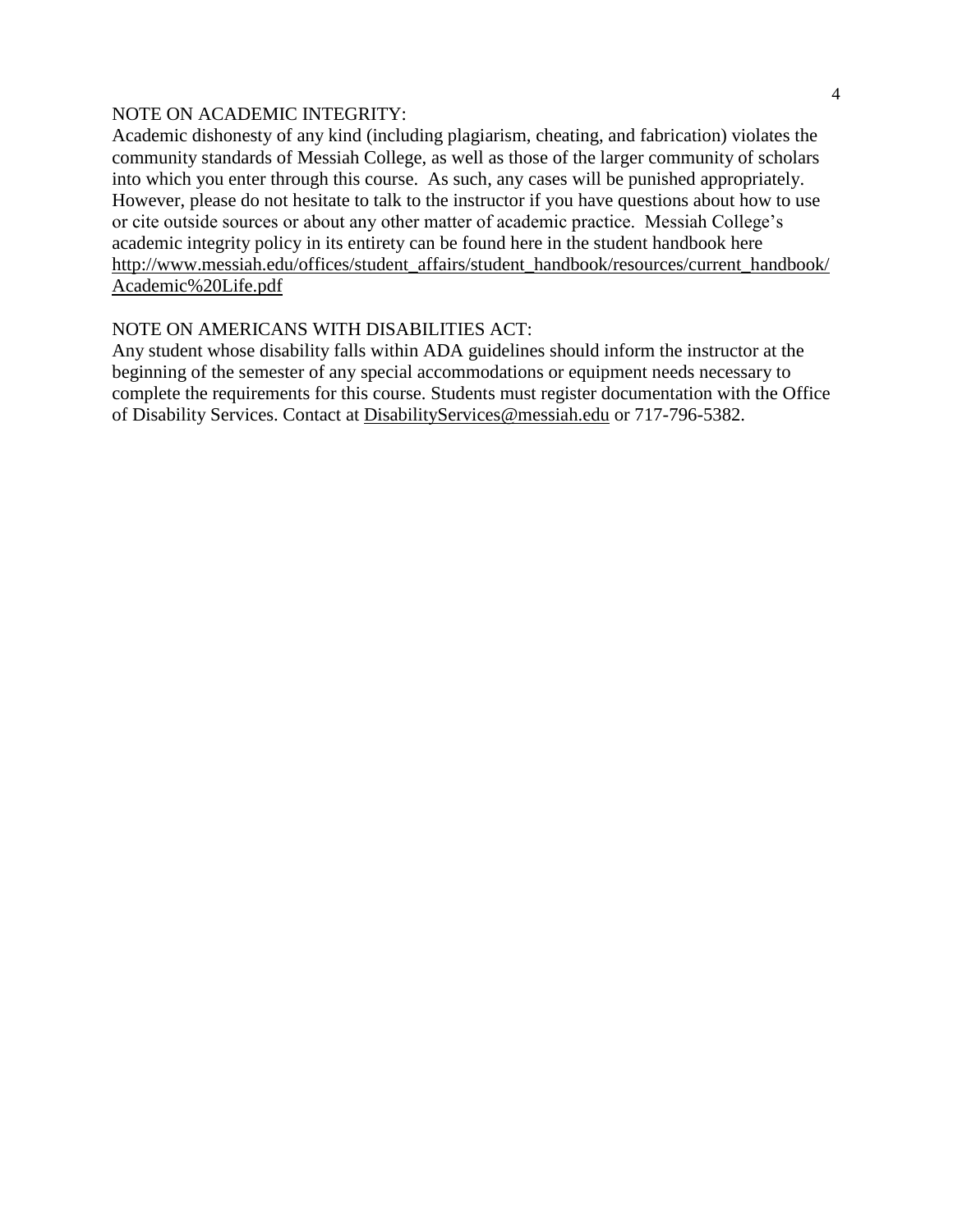# HIST 399 schedule of assigned readings

### **Week 1 (February 3-7):**

| <b>Against Nationhood and Nationalism in History: Cosmopolitanism and Transnationalism</b>       |
|--------------------------------------------------------------------------------------------------|
| Definitions of "nationalism," "patriotism," and "cosmopolitan" $\omega$ OED online dictionary    |
| http://www.oed.com/ [accessible through Murray Library website]                                  |
| Definition of "Murica" @ Urban Dictionary                                                        |
| http://www.urbandictionary.com/define.php?term=murica                                            |
| Jonathan Freedman, 'The Ethics of Identity': A Rooted Cosmopolitanism," New York Times Book      |
| <i>Review</i> (June 12, 2005)                                                                    |
| http://www.nytimes.com/2005/06/12/books/review/12FREEDMA.html?pagewanted=all& $r=0$              |
| Kwame Anthony Appiah, "Cosmopolitanism and Difference," <i>Huffington Post</i> (May 14, 2013)    |
| http://www.huffingtonpost.com/kwame-anthony-appiah/cosmopolitanism-and-                          |
| diffe b 3274310.html                                                                             |
| Thomas Bender, ed., <i>Rethinking American History in a Global Age</i> (University of California |
| Press, 2002), introduction: "Historians, the Nation, and the Plenitude of Narratives"            |
| http://www.ucpress.edu/content/pages/9525/9525.intro.pdf                                         |
| Thomas Bender, "No Borders: Beyond the Nation-State," Chronicle of Higher Education (April       |
| 7, 2006) http://hnn.us/articles/23913.html                                                       |
| Scott Jaschik, "History Beyond the Nation-State," <i>Inside Higher Ed</i> (January 5, 2009)      |
| http://www.insidehighered.com/news/2009/01/05/transnational                                      |
| Mae M. Ngai, "Promises and Perils of Transnational History," Perspectives on History (December   |
| 2012) https://www.historians.org/publications-and-directories/perspectives-on-history/december-  |
| 2012/the-future-of-the-discipline/promises-and-perils-of-transnational-history                   |

### **Week 2 (February 10-14):**

# **For Nationhood and Nationalism in History**

John Higham, "The Future of American History," *The Journal of American History* 80 (March 1994): 1289-1309. [via JSTOR]

Robert H. Wiebe, *Who We Are: A History of Popular Nationalism* (Princeton University Press, 2001), ch.1: "Thinking about Nationalism"<http://press.princeton.edu/chapters/s7125.pdf>

### **Week 3 (February 17-21):**

### **Other Disciplinary Perspectives on Nationalism and Patriotism**

Harvey C. Mansfield, "The Teaching of Citizenship," *PS* 17 (Spring 1984): 211-215. [via JSTOR] Walter Berns, *Making Patriots* (University of Chicago Press, 2001), ch. 7: "The Patriot's Flag" <http://press.uchicago.edu/Misc/Chicago/044378.html>

Martha C. Nussbaum, "Patriotism and Cosmopolitanism," *Boston Review* (Oct/Nov 1994) <http://bostonreview.net/BR19.5/nussbaum.php>

Howard Zinn, "The Scourge of Nationalism," *The Progressive* (June 2005) <http://www.commondreams.org/views05/0516-29.htm>

- Biblical texts related to nation & citizenship: Matthew 28:16-20; Acts 2:1-21; Ephesians 2:11-22; Philippians 3:17-21; Revelation 5:6-10.
- Stanley Hauerwas, "When the Politics of Jesus Makes a Difference," *Christian Century* (October 13, 1993): 982. [via Academic Search Complete]

Richard Mouw, "Patriotism as Idolatry" (2002) [http://www.beliefnet.com/story/101/story\\_10114\\_1.html](http://www.beliefnet.com/story/101/story_10114_1.html)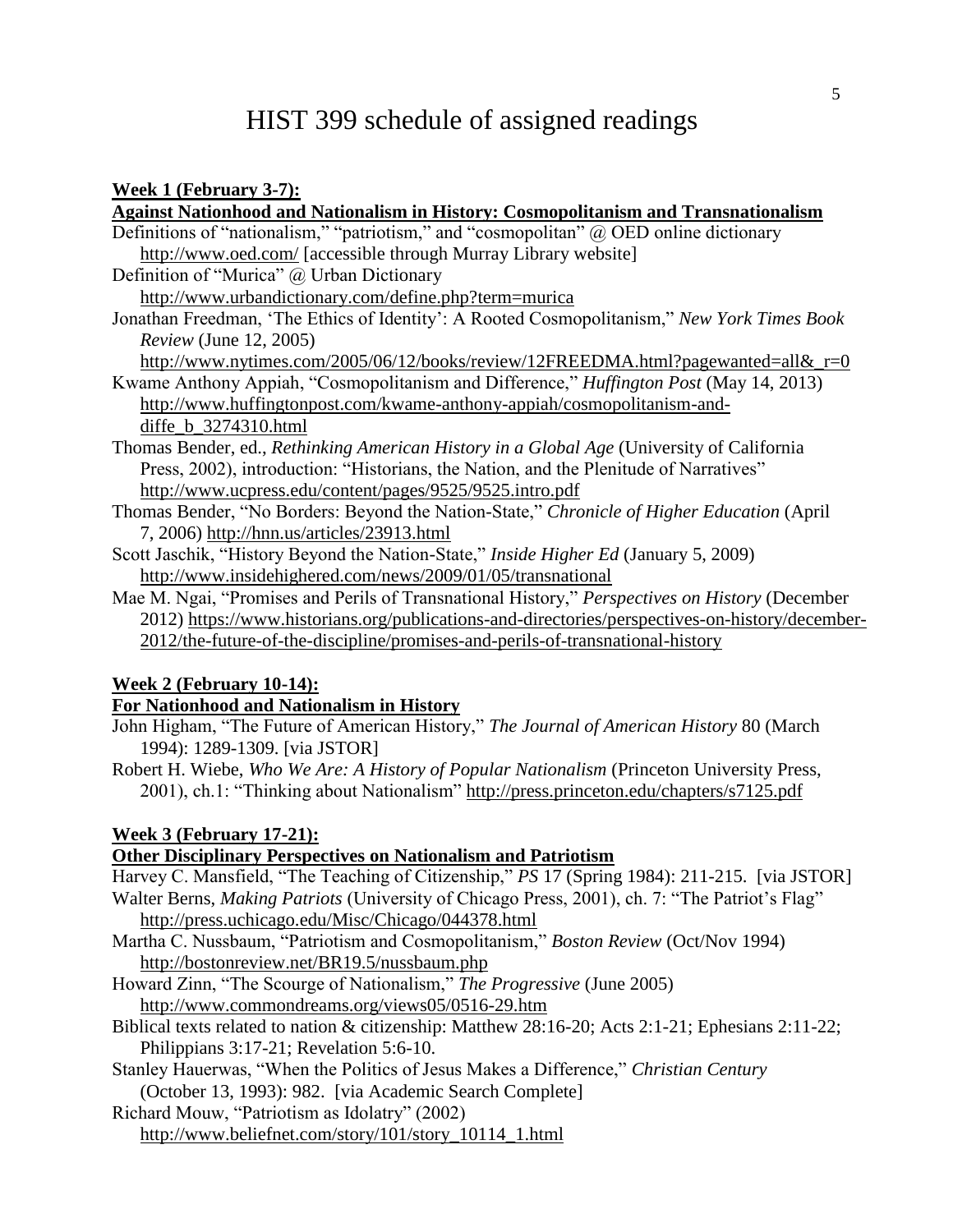Brian Walsh, "Nationalism Remixed" (July 1, 2013)

- <http://empireremixed.com/2013/07/01/nationalism-remixed/>
- Wilfred M. McClay, "The Mixed Nature of American Patriotism," *Society* (Nov/Dec 2003): 37-45. [via Academic Search Complete]
- Peter C. Meilaender, "Christians as Patriots," *First Things* (February 2003) [http://www.firstthings.com/print.php?type=article&year=2007&month=01&title\\_link=christi](http://www.firstthings.com/print.php?type=article&year=2007&month=01&title_link=christians-as-patriots-3) [ans-as-patriots-3](http://www.firstthings.com/print.php?type=article&year=2007&month=01&title_link=christians-as-patriots-3)
- David P. Gushee, "What's Right About Patriotism," *Christianity Today* (July 2006) <http://www.christianitytoday.com/ct/2006/july/4.48.html>
- Mike Schutt, "Toward a Biblical Patriotism," (July 8, 2013) <http://redeeminglaw.blogspot.com/2013/07/toward-biblical-patriotism.html>

### **Week 4 - partial (February 24-26): Theorizing Nationalism**

Benedict Anderson, *Imagined Communities: Reflections on the Origin and Spread of Nationalism* (Verso, 2006)

# **Week 5 (March 3-7):**

# **American Nationalism at its Birth and in the Era of the Civil War**

- Lyrics to "The Star-Spangled Banner," national anthem of the United States <http://americanhistory.si.edu/starspangledbanner/the-lyrics.aspx>
- Lyrics to "La Marseillaise," national anthem of France <http://www.fordham.edu/halsall/mod/MARSEILL.asp>
- Lyrics to "O Canada," national anthem of Canada [http://www.jubileequeencruises.ca/o-canada](http://www.jubileequeencruises.ca/o-canada-lyrics.htm)[lyrics.htm](http://www.jubileequeencruises.ca/o-canada-lyrics.htm)
- Samuel F. Smith, "My Country, 'Tis of Thee" (1831) [http://en.wikipedia.org/wiki/My\\_Country,\\_Tis\\_of\\_Thee#Lyrics](http://en.wikipedia.org/wiki/My_Country,_Tis_of_Thee#Lyrics) (lyrics)
- Woden Teachout, *Capture the Flag: A Political History of American Patriotism* (Basic Books, 2009), introduction, chs. 1-2
- Abraham Lincoln, "The Perpetuation of Our Political Institutions" (1838) <http://teachingamericanhistory.org/library/index.asp?document=157>
- Abraham Lincoln, "First Inaugural Address" (1861) <http://www.bartleby.com/124/pres31.html>
- Abraham Lincoln to Horace Greeley (1862) <http://www.abrahamlincolnonline.org/lincoln/speeches/greeley.htm>
- Abraham Lincoln, "Gettysburg Address" (1863)

<http://www.americanrhetoric.com/speeches/gettysburgaddress.htm> Abraham Lincoln, "Second Inaugural Address" (1865)

- <http://www.bartleby.com/124/pres32.html>
- Julia Ward Howe, "Battle Hymn of the Republic" (1861) <http://www.cyberhymnal.org/htm/b/h/bhymnotr.htm>
- Frederick Douglass, "What to the Slave Is the Fourth of July?" (1852) <http://teachingamericanhistory.org/library/document/what-to-the-slave-is-the-fourth-of-july/>
- Frederick Douglas, "What the Black Man Wants" (1865)

<http://teachingamericanhistory.org/library/index.asp?documentprint=495>

Woden Teachout, *Capture the Flag: A Political History of American Patriotism* (Basic Books, 2009), ch. 3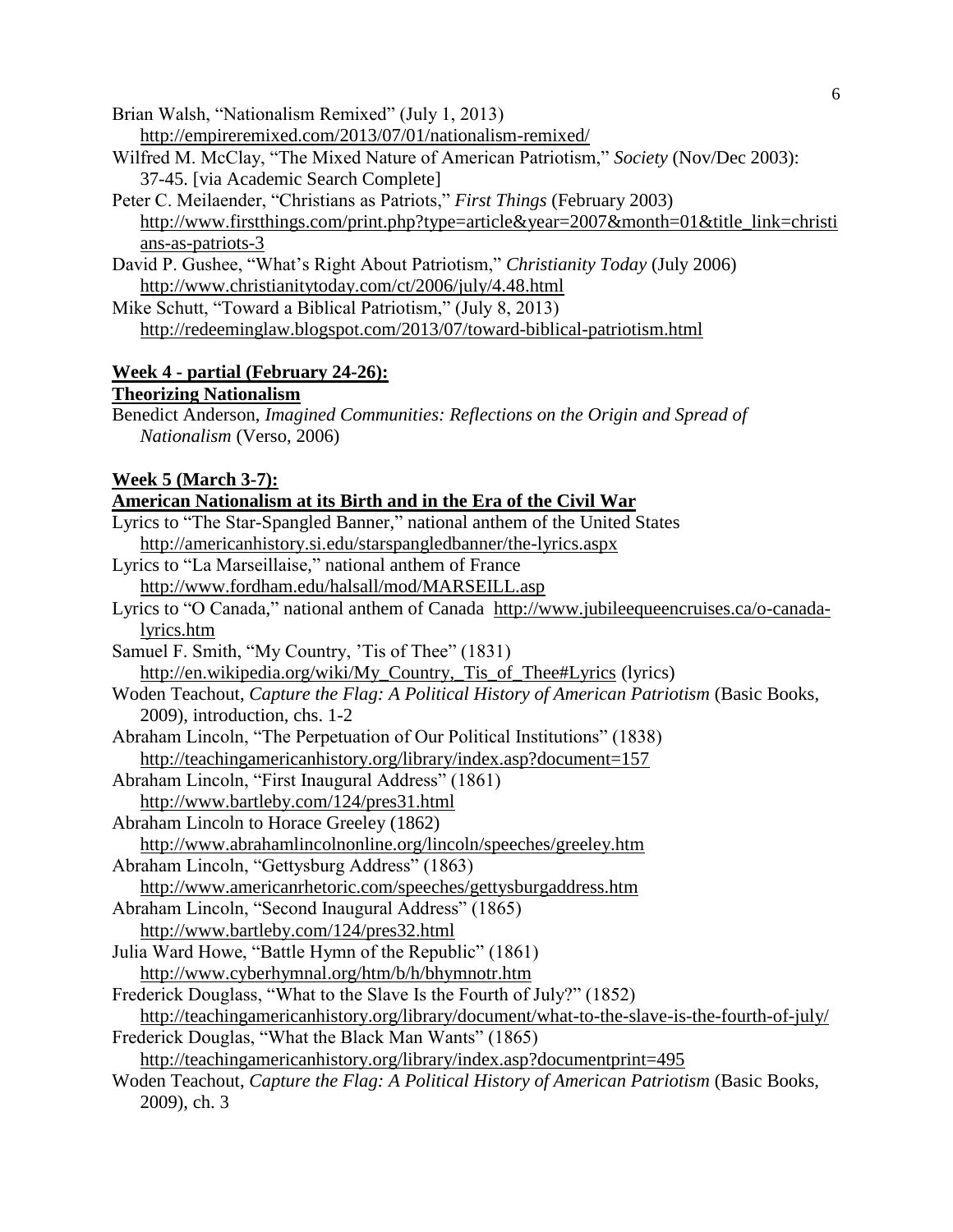Mark Neely, "Lincoln, Slavery, and the Nation," *Journal of American History* (September 2009): 456-458. [via JSTOR]

Dorothy Ross, "Lincoln and the Ethics of Emancipation," *Journal of American History* (September 2009): 379-399. [via JSTOR]

# **Week 6 (March 10-14):**

# **Nationalism and Anti-Nationalism in the Industrial Era**

| Josiah Strong, Our Country (1885), selections                                              |
|--------------------------------------------------------------------------------------------|
| http://occawlonline.pearsoned.com/bookbind/pubbooks/divine5e/medialib/timeline/docs/sour   |
| ces/theme_primarysources_Military_2_2.html                                                 |
| Alfred J. Beveridge, "The March of the Flag" (1898)                                        |
| http://www.fordham.edu/halsall/mod/1898beveridge.html                                      |
| Jane Addams, "Democracy or Militarism" (1899)                                              |
| http://shs.westport.k12.ct.us/jwb/AP/Progressives/Addams.htm                               |
| Mark Twain, "To the Person Sitting in the Darkness" (1901)                                 |
| http://www.antiimperialist.com/templates/Flat/img/pdf2/PersonSittinginDarkness.pdf         |
| Mark Twain, "The War Prayer" (1905)                                                        |
| http://www.midwinter.com/lurk/making/warprayer.html                                        |
| Woden Teachout, Capture the Flag: A Political History of American Patriotism (Basic Books, |
| $2009$ , ch 4                                                                              |

Nick Salvatore, *Eugene V. Debs: Citizen and Socialist* (University of Illinois Press, 2d ed, 2007)

# **[Spring Recess]**

### **Week 7 (March 24-28):**

# **Nationalism and Anti-Nationalism in the Early 20th Century;**

# **Progress Reports on Research Papers**

Woden Teachout, *Capture the Flag: A Political History of American Patriotism* (Basic Books, 2009), ch 5

# **Week 8 (March 31-April 4):**

| Nationalism and Anti-Nationalism in the Civil Rights Movement and 1960s                  |
|------------------------------------------------------------------------------------------|
| Martin Luther King, Jr., "Letter from Birmingham Jail" (1963)                            |
| http://historicaltextarchive.com/print.php?action=section&artid=40#                      |
| Martin Luther King, Jr., "I Have a Dream" (1963)                                         |
| http://www.americanrhetoric.com/speeches/mlkihaveadream.htm (text)                       |
| http://www.metacafe.com/watch/1469668/martin_luther_king_i_have_a_dream/ (audio)         |
| Malcolm X, "Message to the Grass Roots" (1963)                                           |
| http://teachingamericanhistory.org/library/index.asp?document=1145                       |
| Malcolm X, "The Ballot or the Bullet" (1964)                                             |
| http://teachingamericanhistory.org/library/index.asp?document=1147                       |
| James Baldwin, <i>Nobody Knows My Name</i> (1961), excerpt                               |
| http://www.randomhouse.com/highschool/catalog/display.pperl?isbn=9781400033942&view      |
| $=$ excerpt                                                                              |
| Stokely Carmichael, "What We Want" (1966)                                                |
| http://www.britannica.com/blackhistory/article-9399846                                   |
| Eric Sundquist, King's Dream: The Legacy of Martin Luther King's "I Have a Dream" Speech |
| (Yale University Press, 2009)                                                            |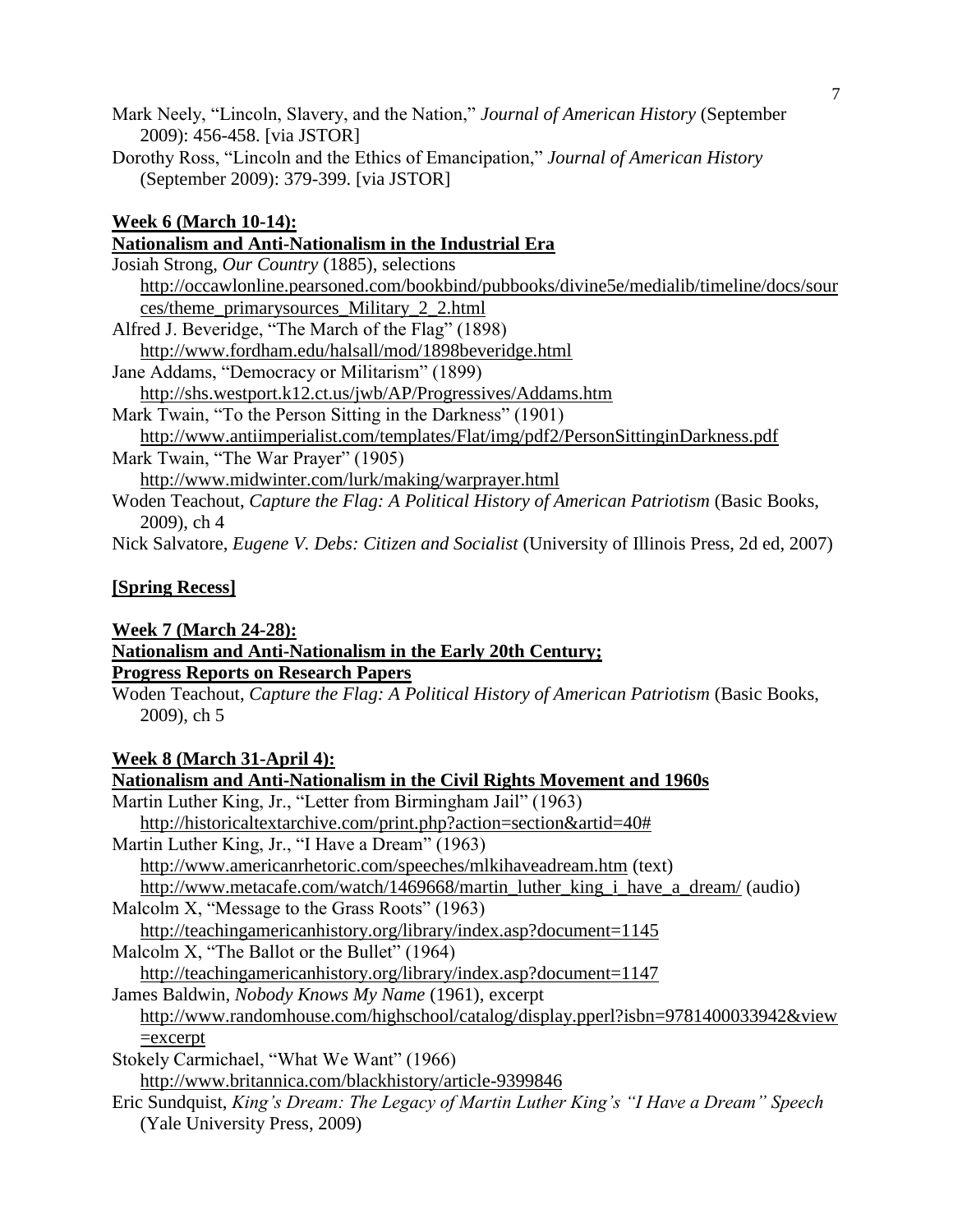- James B. LaGrand, "Martin Luther King's 'Letter from Birmingham Jail' Across the Generations" (unpublished essay, 2013) [handout]
- Woden Teachout, *Capture the Flag: A Political History of American Patriotism* (Basic Books, 2009), ch 6
- Michael Harrington, *The Other America* (1962), excerpt [http://web.mala.bc.ca/davies/H323Vietnam/Harrington\\_OtherAmerica.1962.htm](http://web.mala.bc.ca/davies/H323Vietnam/Harrington_OtherAmerica.1962.htm)
- Lyndon B. Johnson, "Proposal for A Nationwide War On The Sources of Poverty" (1964) <http://www.fordham.edu/halsall/mod/1964johnson-warpoverty.html>
- Lyndon B. Johnson, "The Great Society" (1964) <http://www.americanrhetoric.com/speeches/lbjthegreatsociety.htm>

# **Week 9 (April 7-11):**

### **Nationalism and Anti-Nationalism in the New Left and 1970s**

- Tom Hayden and Dick Flacks, "The Port Huron Statement at 40," *The Nation* (August 5, 2002) <http://www.thenation.com/article/port-huron-statement-40>
- SDS, "Port Huron Statement" (1962)
	- [http://lists.village.virginia.edu/sixties/HTML\\_docs/Resources/Primary/Manifestos/SDS\\_Port](http://lists.village.virginia.edu/sixties/HTML_docs/Resources/Primary/Manifestos/SDS_Port_Huron.html) [\\_Huron.html](http://lists.village.virginia.edu/sixties/HTML_docs/Resources/Primary/Manifestos/SDS_Port_Huron.html)
- Carl Oglesby, "Let Us Shape the Future" (1965)

[http://www.antiauthoritarian.net/sds\\_wuo/sds\\_documents/oglesby\\_future.html](http://www.antiauthoritarian.net/sds_wuo/sds_documents/oglesby_future.html)

Free Speech Movement, "Do Not Fold, Bend, Mutilate or Spindle"

[http://www2.iath.virginia.edu/sixties/HTML\\_docs/Resources/Primary/Manifestos/FSM\\_fold](http://www2.iath.virginia.edu/sixties/HTML_docs/Resources/Primary/Manifestos/FSM_fold_bend.html) [\\_bend.html](http://www2.iath.virginia.edu/sixties/HTML_docs/Resources/Primary/Manifestos/FSM_fold_bend.html)

- Richard Nixon, "Acceptance Speech for Republican Presidential Nomination" (1968) <http://www.vcdh.virginia.edu/HIUS316/mbase/docs/nixon.html>
- Richard Nixon, "Silent Majority Speech" (1969)

<http://www.americanrhetoric.com/speeches/richardnixongreatsilentmajority.html> Richard Nixon, "Labor Day Radio Address" (1972)

- <http://www.presidency.ucsb.edu/ws/index.php?pid=3138>
- Woden Teachout, *Capture the Flag: A Political History of American Patriotism* (Basic Books, 2009), ch 6

### **Week 10 - partial (April 14-16):**

## **Nationalism and Anti-Nationalism in the New Right**

Gil Troy, *The Reagan Revolution: A Very Short Introduction* (Oxford University Press, 2009)

- Gil Troy, "Reagan and the 80s Deserve More Courses," *The Chronicle Review of Higher Education* (November 8, 2009) [http://chronicle.com/article/Reaganthe-80s-](http://chronicle.com/article/Reaganthe-80s-Deserve/49036/?sid=cr&utm_source=cr&utm_medium=en)[Deserve/49036/?sid=cr&utm\\_source=cr&utm\\_medium=en](http://chronicle.com/article/Reaganthe-80s-Deserve/49036/?sid=cr&utm_source=cr&utm_medium=en)
- Young Americans for Freedom, "Sharon Statement" (1960) <http://www2.fiu.edu/~yaf/sharon.html>
- Ronald Reagan, Address before the Conservative Political Action Committee (1974) <http://www.american-partisan.com/cols/reagan1974.htm>
- Ronald Reagan, Inaugural Address (1981)

<http://www.americanrhetoric.com/speeches/ronaldreagandfirstinaugural.html>

Ronald Reagan, Remarks to the National Association of Evangelicals (1983) <http://www.americanrhetoric.com/speeches/ronaldreaganevilempire.htm>